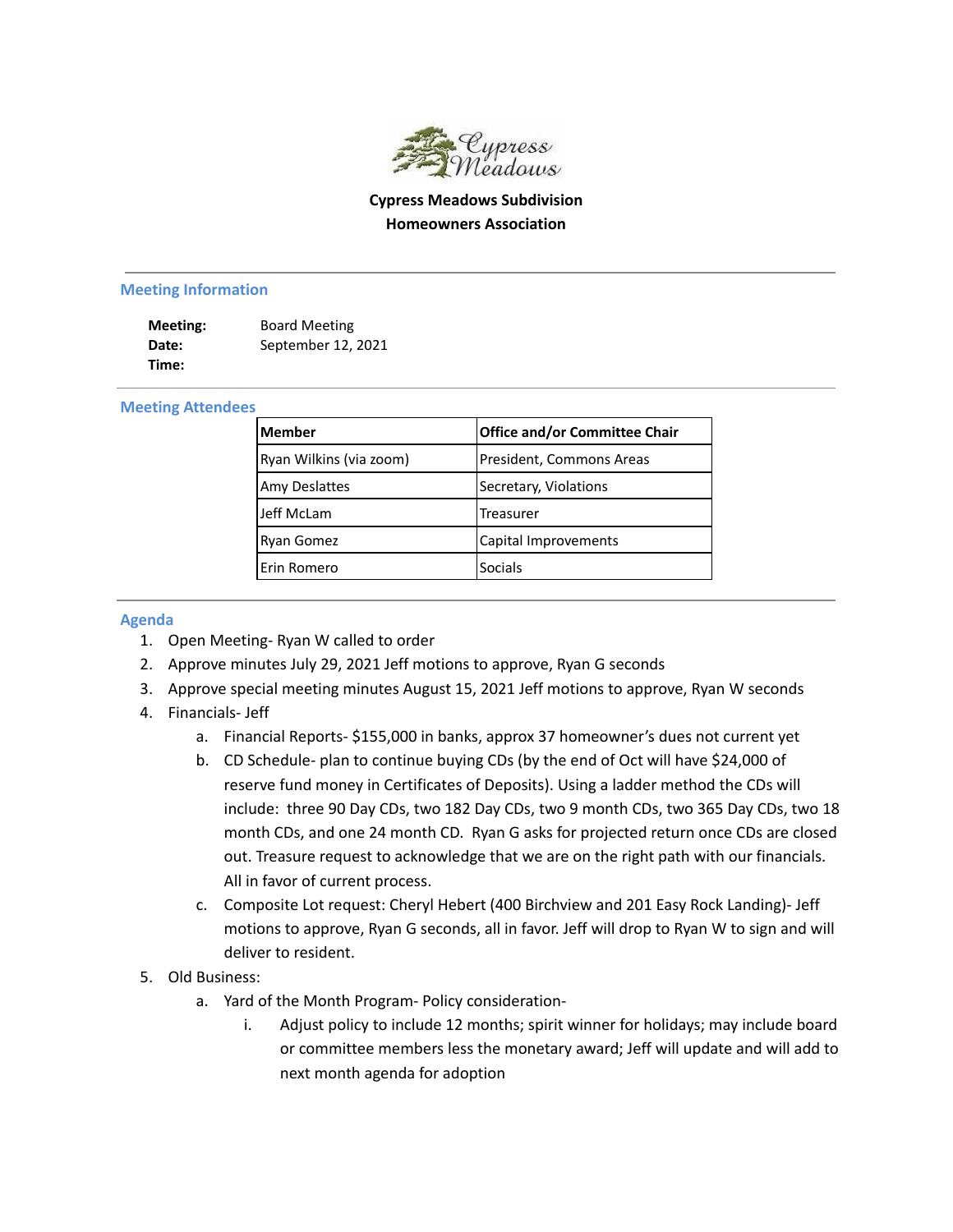- ii. Completed audit of gift card program going back to Sept 2019 when gift card award was approved. All gift cards purchased by HOA since inception of program have been accounted for and delivered to winners; there are no missing gift cards as previously indicated. One recipient has moved and after multiple attempts to contact and award, the account will be closed.
- b. Credit Card Payments for Assessments-Jeff has done sample fees to board members to see how online payments work. Waiting to end of month statement to determine if percentage increase is included in the payment. Still need to determine process for how refunds might need to occur, if needed. Board and book keeper will not maintain a database of residents and credit card numbers. Book keeper will be given go-ahead to start using credit card and bank draft payments prior to new year in order to trouble shoot process.
- 6. New Business
	- a. Phase III-B; 11 lots recently requested information on dues; buyers were informed that the phase is going to be part of the association but fee collection has not been turned over to the association yet. Ryan W met with developer previous week; was informed by developer that attorney was filing paperwork to turn it over to HOA as new lots were sold. Erin will propose a cooperative endeavor agreement to clarify authority to collect dues, enforce covenants, etc.
- 7. Committee Reports
	- a. ACC
		- i. Approvals to review, Erin motions, Ryan G seconds, all in favor
			- 1. **203 Windy Feather- generator install**
			- 2. **Cane Creek- gutters**
			- 3. Heron Point- paint color change
			- 4. Sandy Bay- install shed
			- 5. Cane Creek- change mailbox
			- 6. Sandy Bay- install shed
			- 7. Cane Creek- change paint colors
			- 8. Cane Creek- change mailbox
		- ii. Under Review
			- 1. **Birchview- additional concrete added without request or approval** a. Letter will be sent by Tuesday, 9/14/21
			- 2. Spring Cypress- patio cover and extended concrete
	- b. Capital Improvements- Ryan G
		- i. Update on playground and benches; shipping this week. Ryan W will reach out to developer to make sure document regarding common area development is notarized
		- ii. Free dirt will be dropped off soon to adjust drainage between trees
	- c. Commons Areas- Ryan W
		- i. Kiosk Mailbox is at Ryan's house and ready to install, waiting on USPS approval